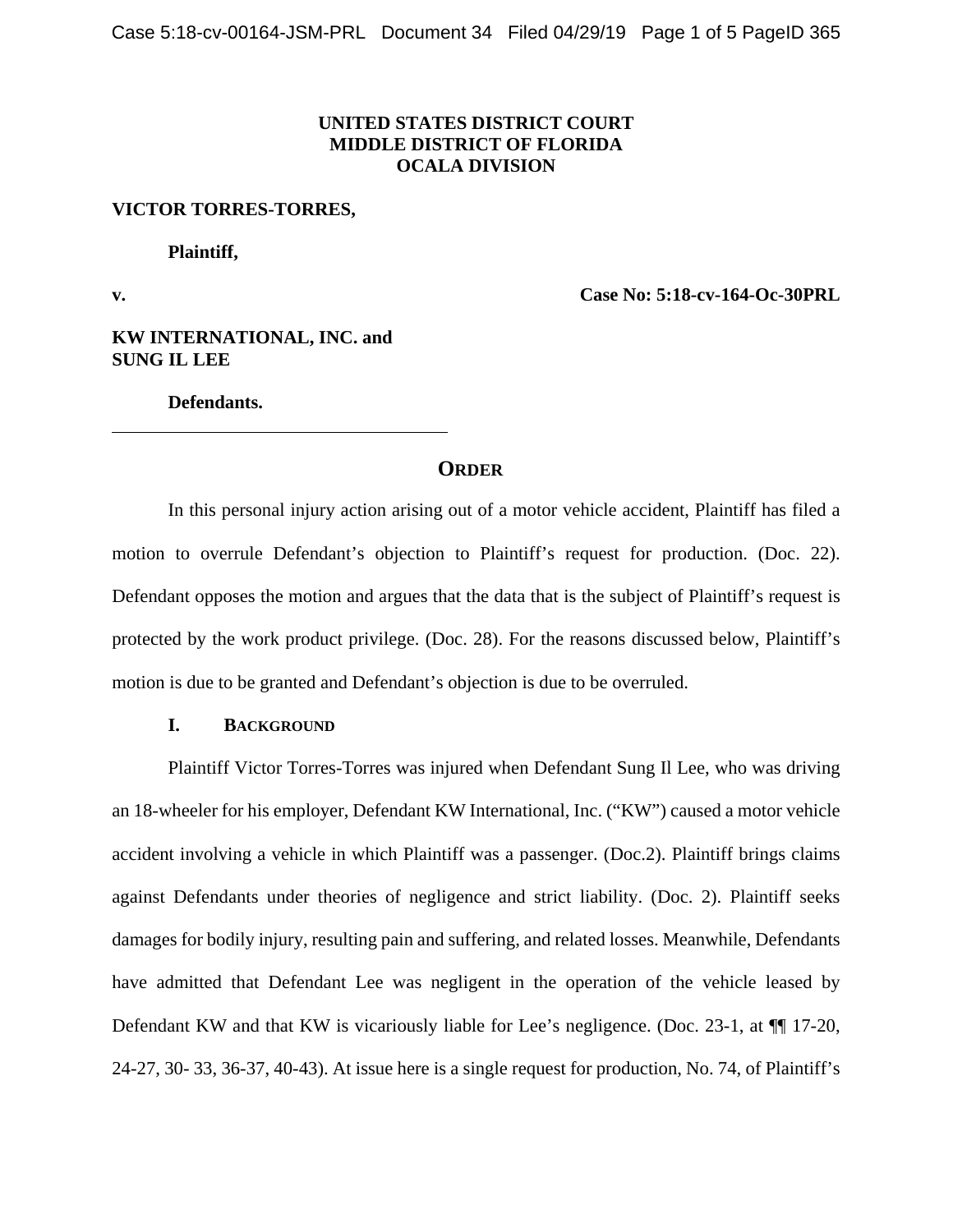Requests for Production directed to Defendant Sung Il Lee. (Doc. 22-1), and Defendant's corresponding response asserting work product privilege (Doc. 22-2). Plaintiff has thus moved to overrule Defendant's objection (Doc. 22), and Defendant has filed a reply (Doc. 28).

## **I. LEGAL STANDARD**

"The overall purpose of discovery under the Federal Rules is to require the disclosure of all relevant information so that the ultimate resolution of disputed issues in any civil action may be based on a full and accurate understanding of the true facts, and therefore embody a fair and just result." *Oliver v. City of Orlando*, No. 6:06-cv-1671, 2007 WL 3232227, at \*2 (M.D. Fla. Oct. 31, 2007).

The moving party "bears the initial burden of proving that the information sought is relevant." *Douglas v. Kohl's Dep't Stores, Inc.*, No. 6:15-cv-1185, 2016 WL 1637277, at \*2 (M.D. Fla. Apr. 25, 2016) (quoting *Moore v. Lender Processing Servs. Inc.*, No. 3:12-cv-205, 2013 WL 2447948, at \*2 (M.D. Fla. June 5, 2013)). Relevancy is based on the "tendency to make a fact more or less probable than it would be without the evidence, and the fact is of consequence in determining the action." *Garcia v. Padilla*, No. 2:15-cv-735, 2016 WL 881143, at \*2 (M.D. Fla. March 8, 2016) (quoting Fed. R. Evid. 401).

Proportionality requires counsel and the court to consider whether relevant information is discoverable in view of the needs of the case. In making this determination, the court is guided by the non-exclusive list of factors in Rule 26(b)(1). *Graham & Co., LLC v. Liberty Mut. Fire Ins. Co.*, No. 2:14-cv-2148, 2016 WL 1319697, at \*3 (N.D. Ala. April 5, 2016). "Any application of the proportionality factors must start with the actual claims and defenses in the case, and a consideration of how and to what degree the requested discovery bears on those claims and defenses." *Id.* (quoting *Witt v. GC Servs. Ltd. P'ship*, 307 F.R.D. 554, 569 (D. Colo. 2014)).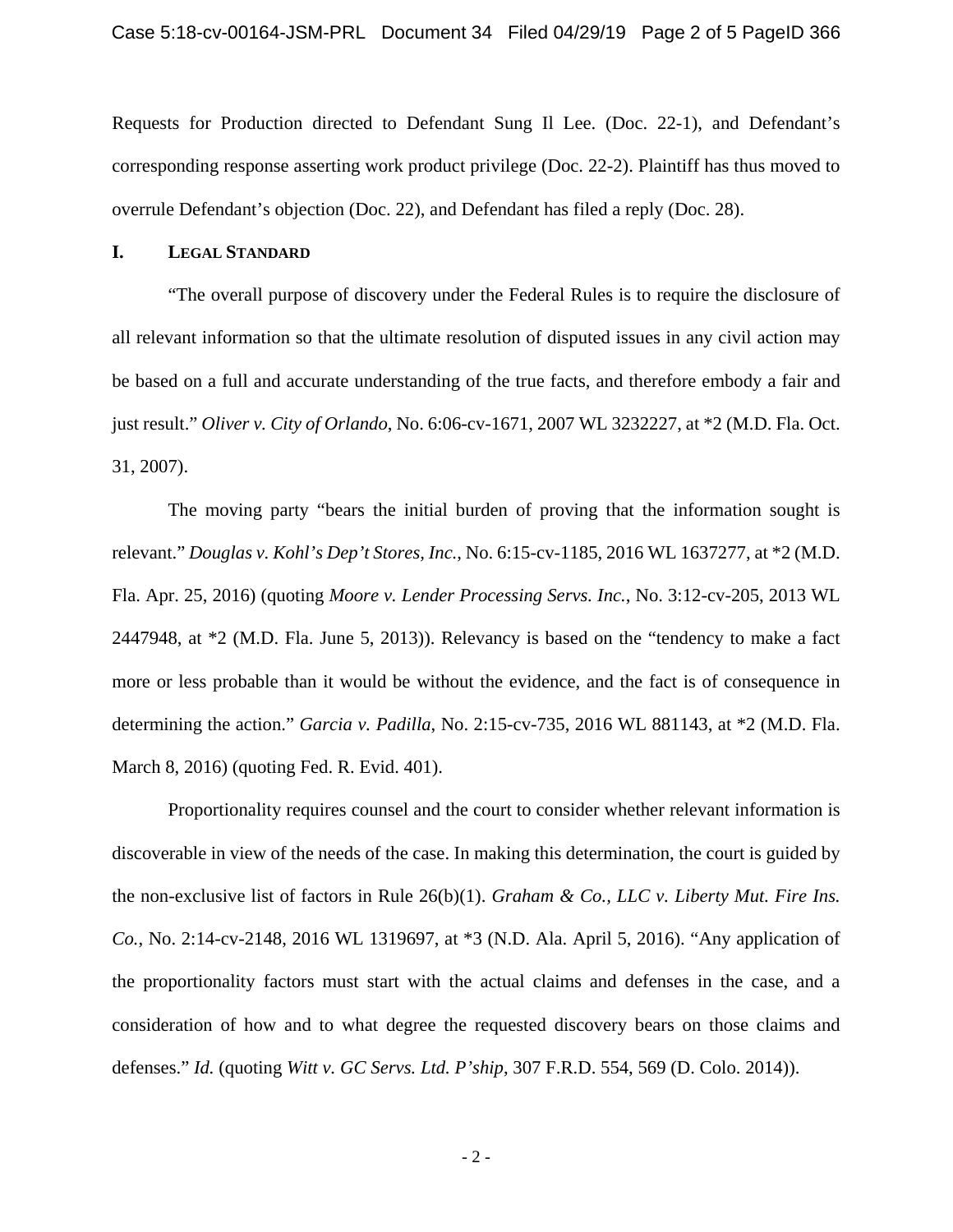In order to frame the discovery on this issue, it is essential to determine what the purpose of the discovery is. As the commentary to Rule 26 explains: "A party claiming that a request is important to resolve the issues should be able to explain the ways in which the underlying information bears on the issues as that party understands them." Fed. R. Civ. P. 26. Then, of course, it is the "Court's responsibility, using all the information provided by the parties, . . . to consider these and all the other factors in reaching a case-specific determination of the appropriate scope of discovery." *Id.*

## **II. DISCUSSION**

At issue here is Plaintiff's request for data downloaded from the Electronic Control Module ("ECM") contained in the vehicle operated by Defendant Sung Il Lee. Of course, "[p]arties may obtain discovery regarding any nonprivileged matter that is relevant to any party's claim or defense and proportional to the needs of the case." Fed. R. Civ. P. 26(b). Defendant argues first that the data sought by Plaintiff is not relevant based on its recent admission of liability. This argument, however, is not availing.

In Florida, when computing damages for pain and suffering endured by a plaintiff, "[i]n most instances . . . evidence describing the details of an accident is logically relevant and admissible, even where liability has been admitted, to place the extent of injuries suffered by the plaintiff, as well as the degree of pain endured, in the proper context." *Piamba Cortes v. American Airlines, Inc.,* 177 F.3d 1272, 1306 (11th Cir. 1999). Here, Plaintiff seeks to determine what caused the crash, what factors contributed to it, and how it could have been prevented, which are all issues related to Plaintiff's damages claim. While the ultimate admissibility of such evidence is uncertain, the Court is satisfied that the requested discovery is relevant to Plaintiff's claim for pain and suffering damages.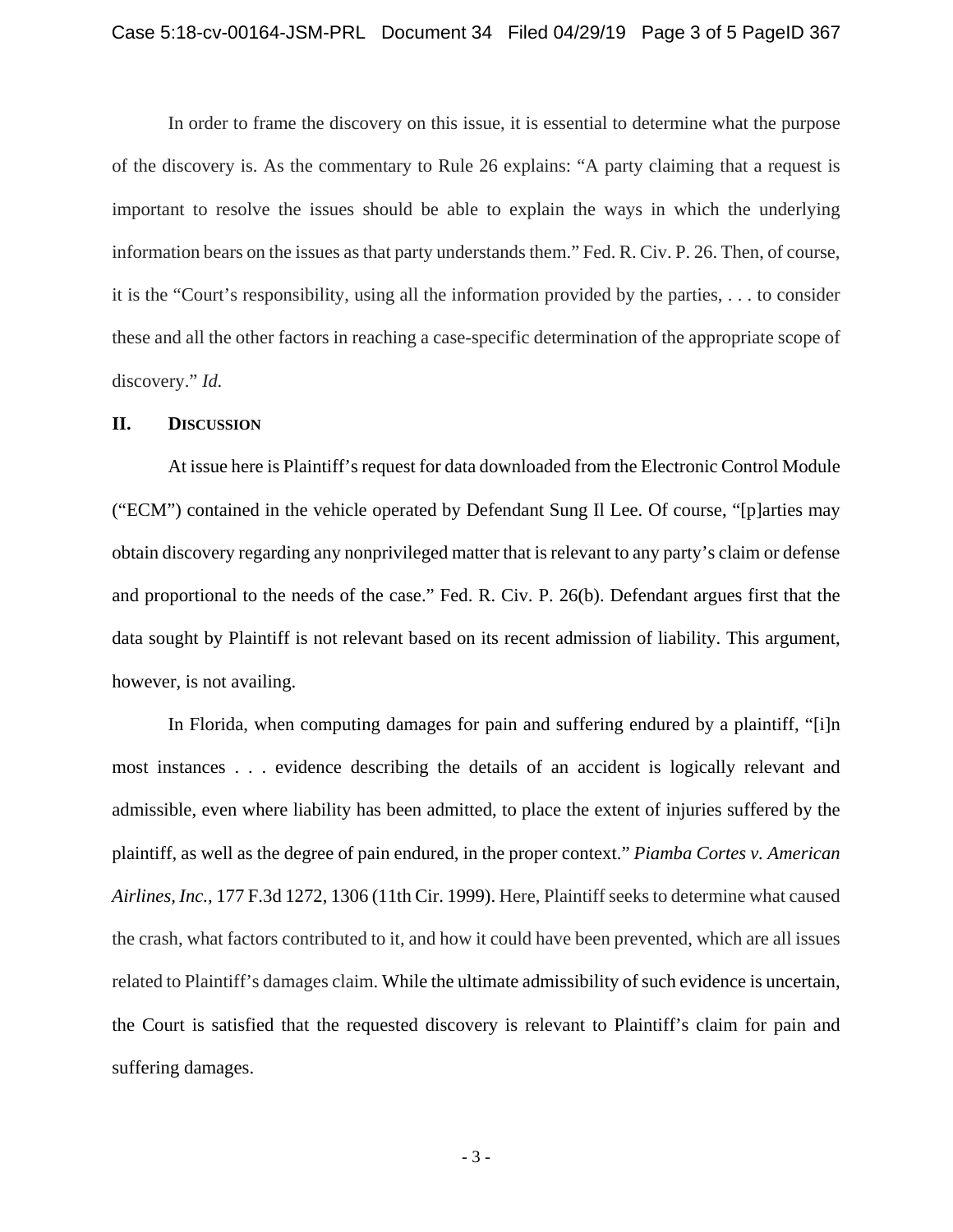Defendant has also asserted work product privilege as to the request for the ECM data. The work product doctrine is governed by federal law in diversity cases. *Cutrale Citrus Juices USA, Inc. v. Zurich American Insurance Group*, No. 5:03-cv-420-Oc-10GRJ, 2004 WL 5215191, \*2 (M.D. Fla. 2004) (citing *Hickman v. Taylor*, 329 U.S. 495, 512 (1947), *Auto Owners Ins. Co. v. Totaltape, Inc.*, 135 F.R.D. 199, 201 (M.D. Fla. 1990)). It protects from disclosure materials prepared in anticipation of litigation by or for a party or that party's representative. Fed. R. Civ. P.  $26(b)(3)(A)$ . The party resisting discovery bears the burden of demonstrating the applicability of the work product doctrine.

Here, Defendant asserts the work product doctrine, and thus contends the data is not discoverable absent a showing of undue hardship. The Court is unpersuaded that work product attaches to data generated through the truck's electronic systems in the normal course of operation. Plaintiff is not requesting any interpretation of the data. And the fact that Defendant may have used special equipment to extract the data—to which only it had access—does not protect the data from discovery. Accordingly, the work product doctrine does not attach to the data from the ECM module. *See Rahmings v. Essary*, No. 2:10-cv-716-FtM-29DNF, 2011 WL 13146732, at \*3 (M.D. Fla. April 11, 2011)*.* 

The Court is also unpersuaded by Defendant's argument that disclosure of the data would serve no purpose because Plaintiff failed to disclose an expert on the subject. The Court is satisfied that, given the circumstances presented in this case, the data from the ECM is discoverable as relevant and proportional to the needs of the case as contemplated by Fed. R. Civ. P. 26(b).